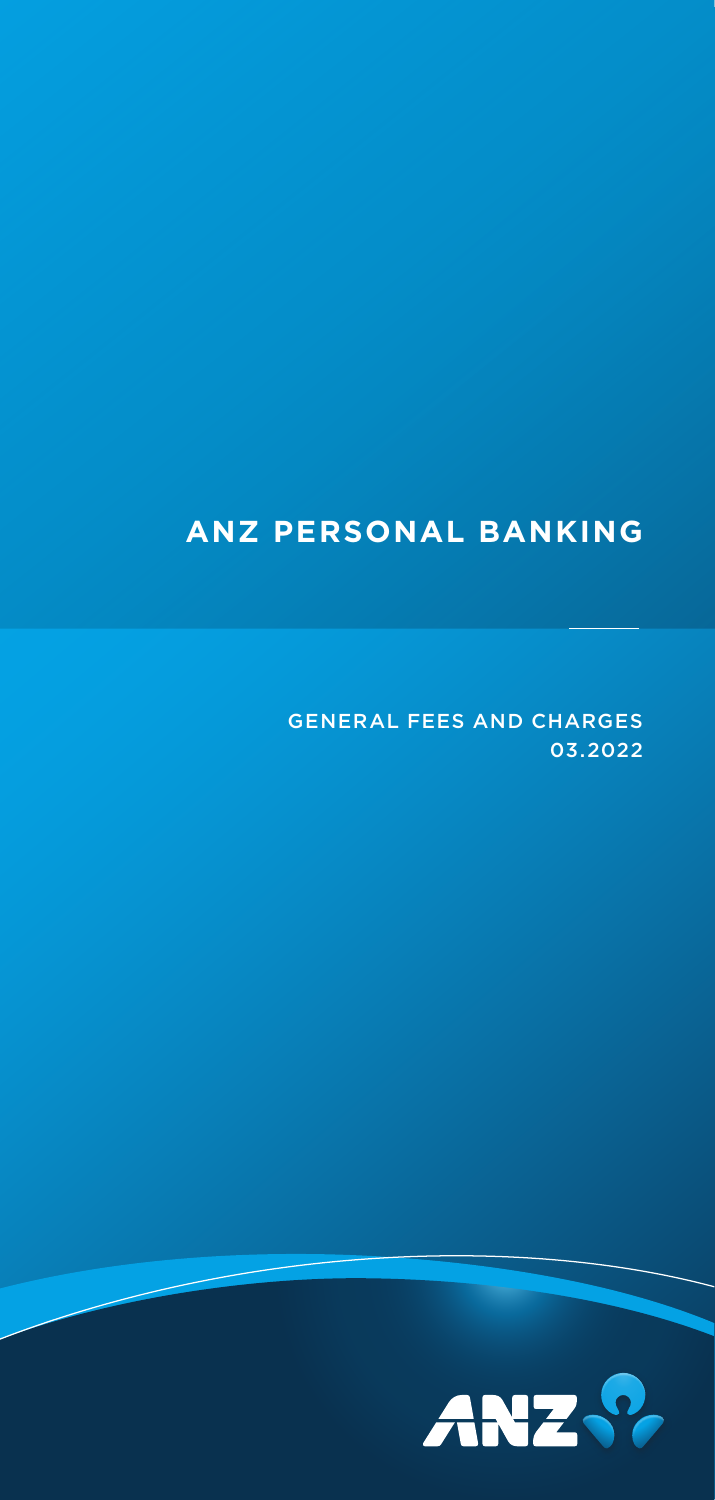## TABLE OF CONTENTS

| General Banking                                                                             | 3       |
|---------------------------------------------------------------------------------------------|---------|
| <b>Custodial Services Fees</b>                                                              | 5       |
| <b>Credit Cards</b>                                                                         | 6       |
| Lending                                                                                     | 7       |
| Home Loans and Home Equity Facilities<br>- Applications submitted on and from 19 March 2022 | 7       |
| Home Loans and Home Equity Facilities<br>- Applications submitted prior to 19 March 2022    | $10 \,$ |
| Loan Securities                                                                             | 14      |
| Carloans                                                                                    | 15      |
| Personal Loans                                                                              | 16      |
| <b>International Payments</b>                                                               | 17      |
| Foreign Currency Drafts out of your ANZ account                                             | 17      |
| International Money Transfers sent overseas                                                 | 17      |
| International Money Transfers from overseas                                                 | 18      |
| Charges for non ANZ customers using                                                         |         |
| ANZ branch services                                                                         | 19      |

This booklet sets out our general fees and charges together with the most common fees for home loans, home equity facilities, personal loans and car loans. Home loans include residential land loans, residential investment loans and residential investment land loans. This booklet does not apply to home loans and home equity facilities where such loans/ facilities are in a company name. For the fees and charges for specific accounts, see the 'ANZ Personal Banking Account Fees and Charges' booklet.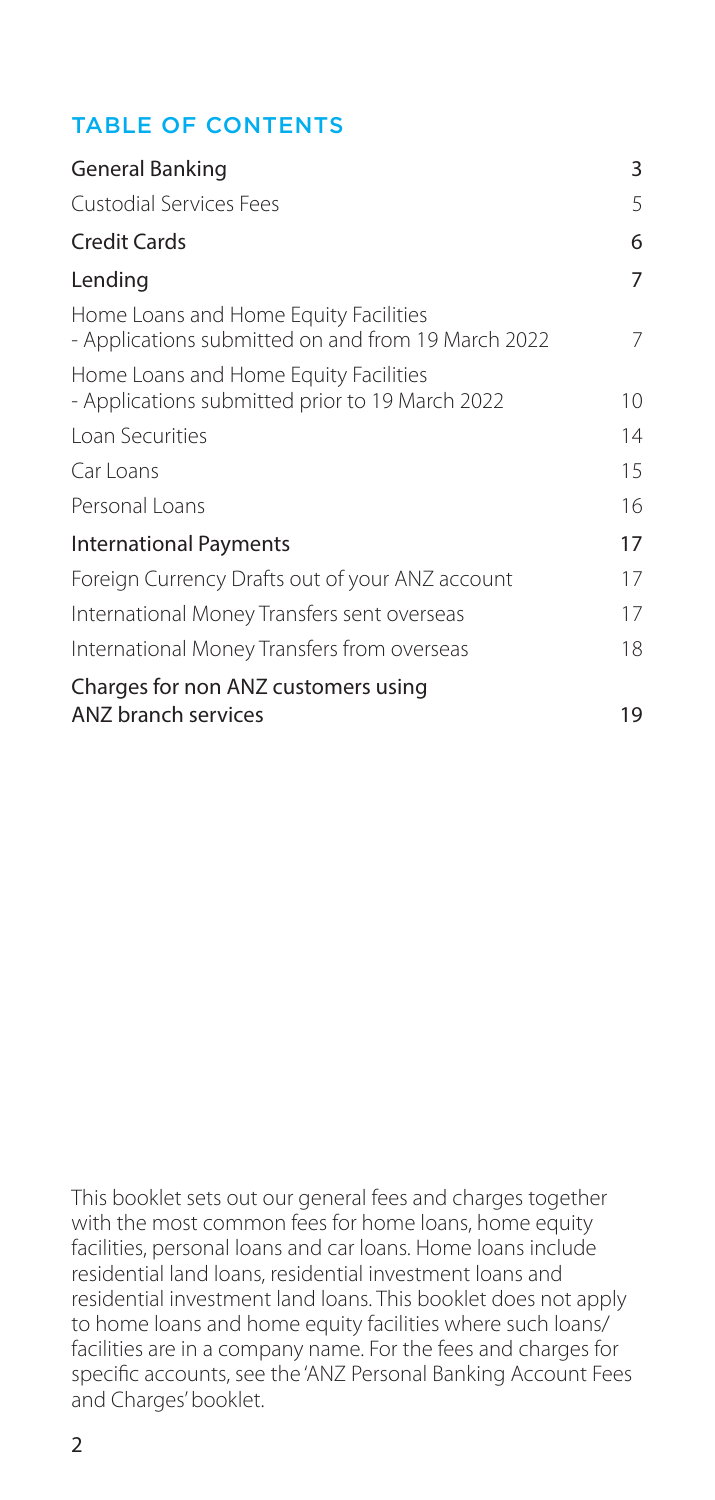# <span id="page-2-0"></span>**GENERAL BANKING**

| Arrangement to cash personal ANZ cheques<br>(at another ANZ branch or bank)                                                                                                                                                                                                               |                                                                                                                                                                                                                                                                                                                                                   |                                         |
|-------------------------------------------------------------------------------------------------------------------------------------------------------------------------------------------------------------------------------------------------------------------------------------------|---------------------------------------------------------------------------------------------------------------------------------------------------------------------------------------------------------------------------------------------------------------------------------------------------------------------------------------------------|-----------------------------------------|
| <b>Fstablishment</b><br>Renewal (per month)                                                                                                                                                                                                                                               |                                                                                                                                                                                                                                                                                                                                                   | \$80<br>\$10                            |
| Providing bank cheques (Australian dollars only)<br>This is a charge for issuing a bank cheque to an ANZ<br>account holder.                                                                                                                                                               |                                                                                                                                                                                                                                                                                                                                                   |                                         |
| Reguest made at a branch<br>Repurchase of bank cheque<br>Replacing a lost or stolen bank cheque<br>(we may set conditions for doing this)                                                                                                                                                 | Request made through ANZ Internet Banking                                                                                                                                                                                                                                                                                                         | \$10<br>\$7.50<br>\$25<br>\$32.50       |
| Supplying certificates<br>Certificates for audit or other<br>purposes                                                                                                                                                                                                                     |                                                                                                                                                                                                                                                                                                                                                   | \$70 an hour, with<br>a minimum of \$50 |
| <b>Indemnities and Bank Guarantees</b><br>\$125<br>Loan approval fee<br>Credit facility fee<br>Up to 4.5% p.a.<br>• We charge this fee every year for the year ahead.<br>• The Government Stamp Duty amount you have to pay<br>may vary, depending on the state or territory you live in. |                                                                                                                                                                                                                                                                                                                                                   |                                         |
|                                                                                                                                                                                                                                                                                           |                                                                                                                                                                                                                                                                                                                                                   |                                         |
| Letter from us undertaking<br>to issue a guarantee                                                                                                                                                                                                                                        |                                                                                                                                                                                                                                                                                                                                                   | \$100 minimum                           |
| Lottery and Art Union Ticket collection<br>(for us collecting winnings)                                                                                                                                                                                                                   |                                                                                                                                                                                                                                                                                                                                                   | \$25                                    |
| Night safe<br>we provide, in our night safe<br>$\ddot{\phantom{0}}$                                                                                                                                                                                                                       | We charge this for allowing you to deposit funds, in a wallet<br>• You must pay this every six months, on 1 September and<br>1 March each year, for the six months ahead.<br>For night safe wallets issued between the dates fees are<br>due, you will have to pay a proportion of the fee for the<br>number of weeks until the next charge date. |                                         |
| Permanent issue                                                                                                                                                                                                                                                                           | \$130.20 every six months                                                                                                                                                                                                                                                                                                                         |                                         |
| Each extra wallet<br>Temporary issue                                                                                                                                                                                                                                                      |                                                                                                                                                                                                                                                                                                                                                   | \$81 every six months                   |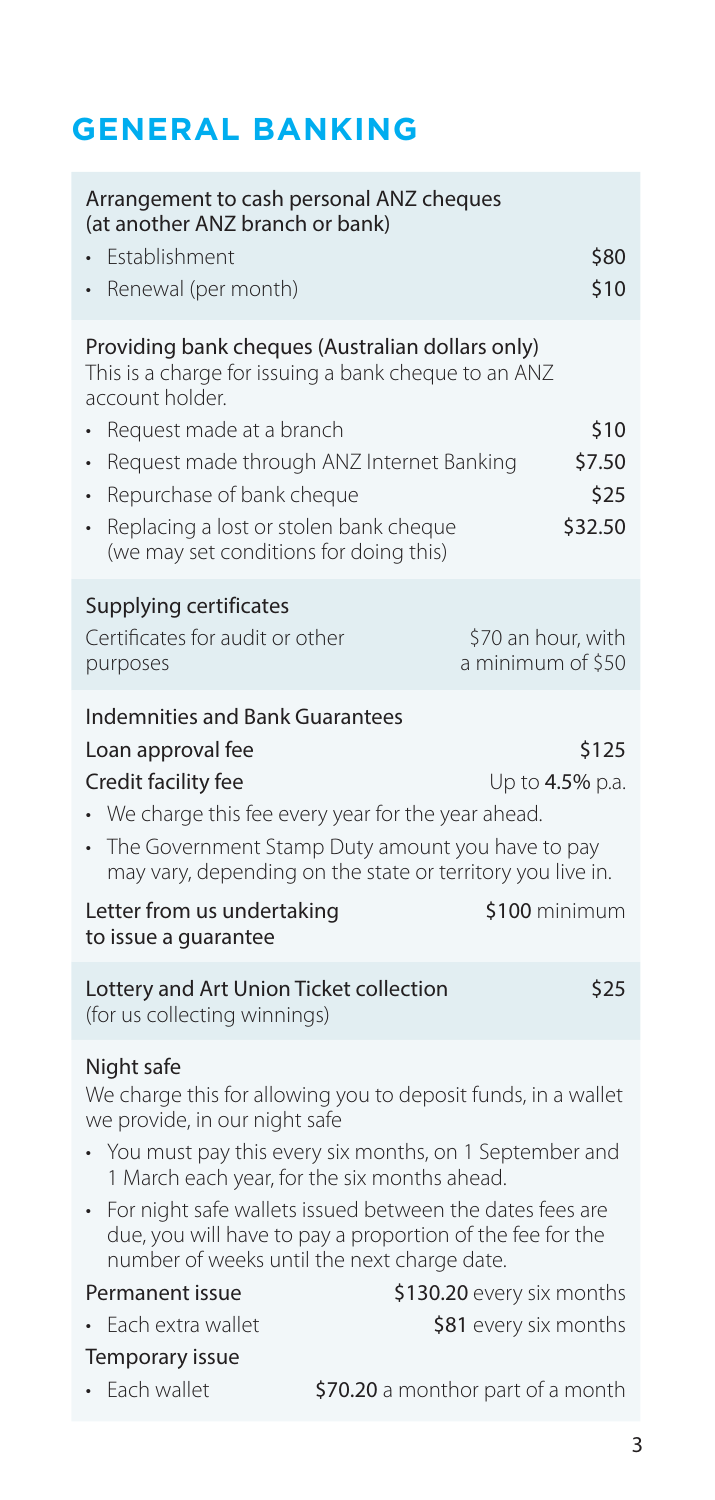#### ANZ Breakfree Package<sup>#</sup> fee

- This fee is for ANZ Breakfree customers obtaining benefits under the 'ANZ Breakfree Terms and Conditions'.
- Eligibility criteria for the benefits obtained under ANZ Breakfree are set out in the 'ANZ Breakfree Terms and Conditions'.
- In recognition of the fact that the ANZ Breakfree Package will be discontinued on or about 10 September 2022, ANZ will not charge this fee if it becomes due on or from 12 February 2022.

# No longer available for sale on and from 19 March 2022.

### Priority fee \$50

• We charge this fee when you ask us to issue a card or PIN as a priority.

Service fees \$15 every quarter of an hour

#### Miscellaneous services

- Fees are based on time spent.
- The fees do not cover out-of-pocket expenses such as travel expenses and the cost of phone calls.

#### Information services

We charge a fee when we provide any customer information which we are not required to provide under the National Credit Code (or any equivalent legislation).

### Specified entries list fee

- Customer initiated entries **\$3** an entry
- Preparing a list of account \$15 every quarter<br>transactions by transactions by the set of an hour or part of it special request (minimum of \$10 a sheet)

of an hour or part of it

#### Telegraphic transfer within Australia \$28 from your ANZ account to another account

• Transfer of money, which immediately becomes available to the person receiving it.

\$395 p.a.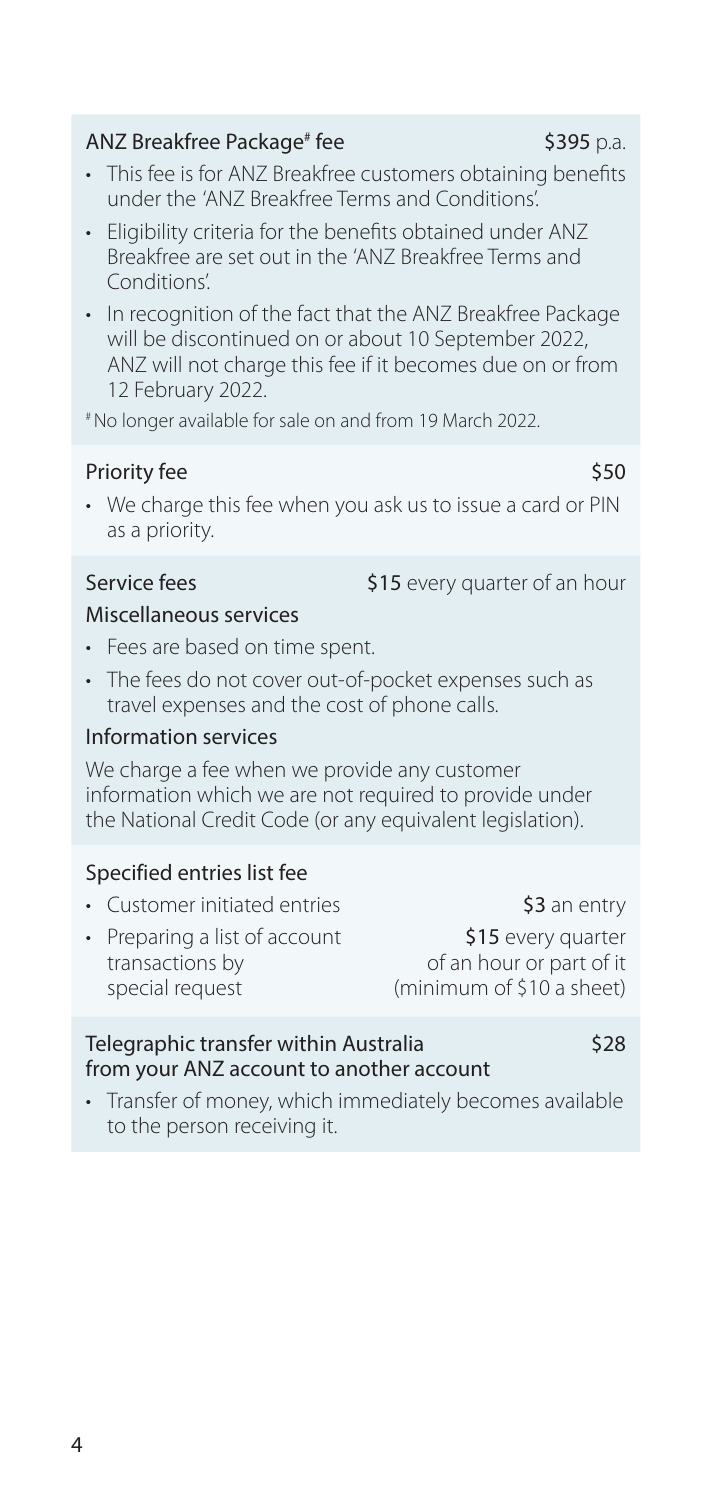## <span id="page-4-0"></span>CUSTODIAL SERVICES FEES

#### (Not accepting new lodgments from 29 February 2016)

These charges are for custodial services, where we hold or look after valuable items on your behalf.

- Higher charges than those shown below for specialised custodial services in capital cities may apply.
- We charge the fees when we take custody of the item and then each year on the anniversary of us taking custody of the item.

#### Sealed packet (sealed by customer)

- Standard packet \$40 p.a.<br>(35cm x 17.5cm) or smaller (or part thereof)  $(35cm \times 17.5cm)$  or smaller
	-

• Larger packets  $$40$  p.a. plus a further

\$40 p.a. for each extra

- 35cm x 17.5cm (or part thereof)
- We will hold one standard packet free for ANZ Pensioner Advantage and ANZ Passbook Pensioner Advantage (no longer offered) account holders

#### Locked box

Regular box size (10,000cm3) \$65 p.a.

(or part thereof) Larger boxes  $\frac{1}{565}$  p.a. plus \$65 p.a. for each extra 10,000cm3 (or part thereof )

Note: You are responsible for insuring the contents of your box.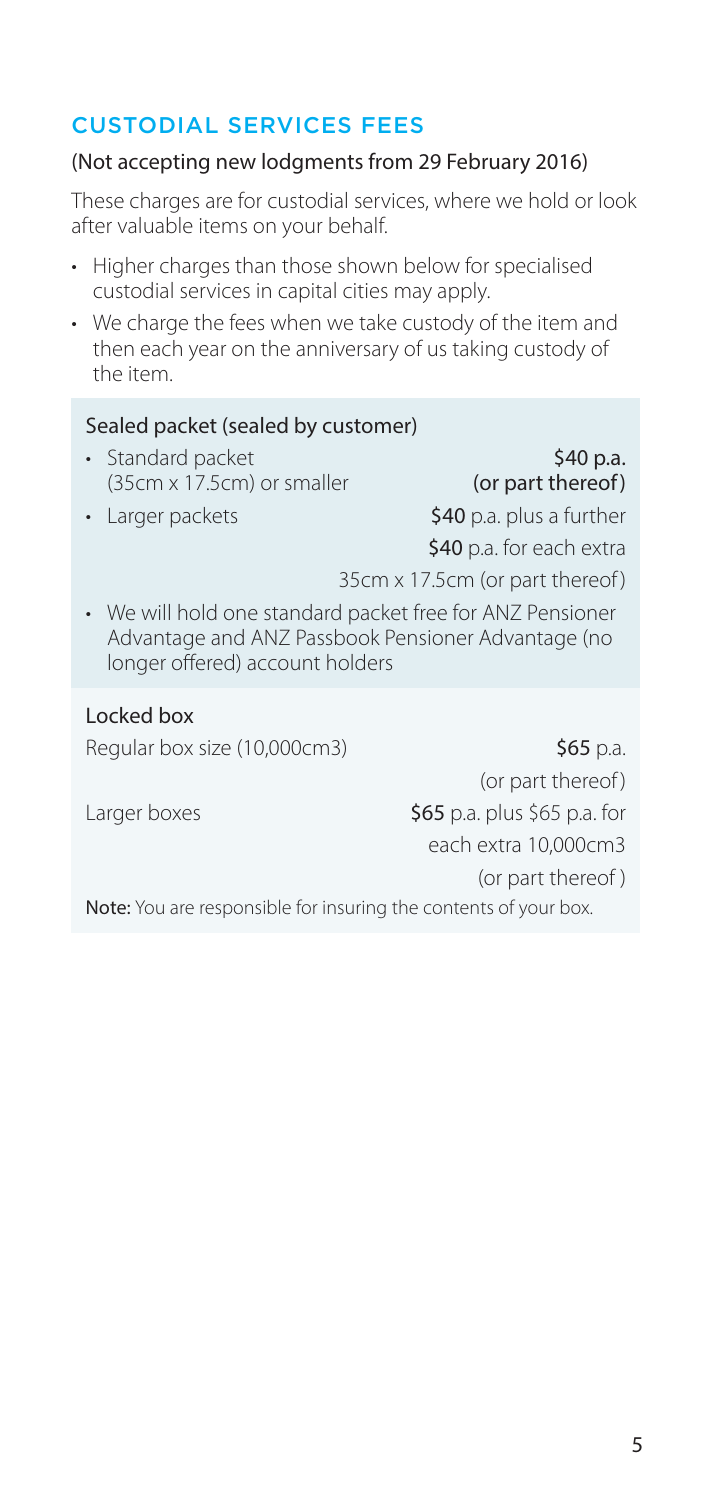# <span id="page-5-0"></span>**CREDIT CARDS**

#### Overseas Transaction Fee – Visa

ANZ will charge 3% of the value of any International Transaction charged or credited to a credit card account or Visa PAYCARD account. This does not apply to an International Transaction processed to an ANZ Rewards Travel Adventures credit card account.

It may not always be clear to you when use of your credit card account is an International Transaction, for example where the merchant or financial institution processing a charge or credit is located outside of Australia.

An International Transaction is any transaction, credit or refund or reversal in respect of a transaction:

- In a currency other than Australian currency; or
- Where the merchant or financial institution accepting or processing the transaction, credit, refund or reversal is outside of Australia; or
- Which is considered by Visa to require conversion into Australian currency (for example, where the transaction, credit, refund or reversal is submitted on behalf of a merchant to a financial institution by an intermediary that is outside of Australia).

For an International Transaction using an ATM, the Overseas Transaction Fee is calculated on the value of the transaction and ATM operator fee that you accept when you proceed with the transaction at the ATM.

#### Overseas Transaction Fee – MasterCard

ANZ will charge 3% of the value of any International Transaction processed to a credit card account.

It may not always be clear to you when use of the credit card account is an International Transaction, for example where the merchant or financial institution processing a transaction is located outside of Australia.

An International Transaction is any transaction:

- In a currency other than Australian currency; or
- Where the merchant or financial institution accepting or processing the transaction is outside of Australia; or
- Which is considered by MasterCard to require conversion into Australian currency (for example, where the transaction is submitted on behalf of a merchant to a financial institution by an intermediary that is outside of Australia).

For an International Transaction using an ATM, the Overseas Transaction Fee is calculated on the value of the transaction and ATM operator fee that you accept when you proceed with the transaction at the ATM.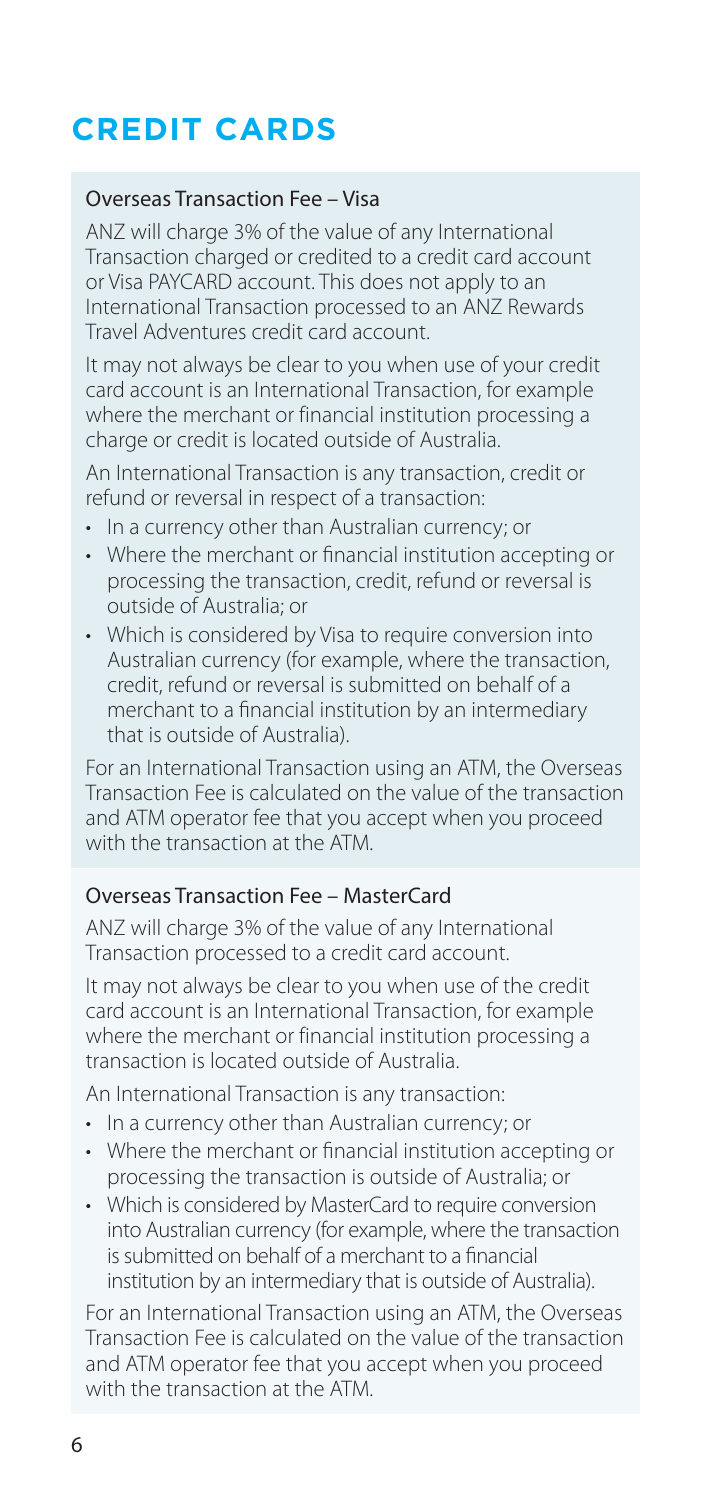# <span id="page-6-0"></span>**LENDING**

### HOME LOANS AND HOME EQUITY FACILITIES - APPLICATIONS SUBMITTED ON AND FROM 19 MARCH 2022

Unless otherwise notified by ANZ, the following fees and charges apply to Home Loans and Home Equity Facilities<sup>#</sup> applied for or renewed on and from 19 March 2022.

Refer to page 10 for fees and charges applicable for Home Loans and Home Equity Facilities# applied for prior to 19 March 2022.

| Loan Approval Fee / Facility Approval Fee<br>We will not charge a Loan Approval Fee / Facility Approval<br>Fee in respect to the establishment of your new loan /<br>facility.                                        | \$0 |
|-----------------------------------------------------------------------------------------------------------------------------------------------------------------------------------------------------------------------|-----|
| <b>Valuation Administration Fee</b><br>We will not charge a Valuation Administration Fee for any<br>valuations we undertake on properties relating to the<br>establishment of your loan / facility.                   | \$0 |
| <b>Guarantee Administration Fee</b><br>We will not charge a Guarantee Administration Fee where<br>a guarantee is taken by us for the purpose of securing your<br>loan / facility.                                     | \$0 |
| Loan Administration Charge<br>We will not charge a monthly Loan Administration Charge<br>for your loan.                                                                                                               | \$0 |
| <b>Renegotiation Fee</b><br>We will not charge a Renegotiation Fee or a further Loan<br>Approval Fee / Facility Approval Fee if we approve an<br>application by you to renegotiate or convert your loan/<br>facility. | \$0 |
| <b>Progress Payment Fee</b><br>We will not charge a Progress Payment Fee for any<br>progressively drawn loans.                                                                                                        | \$0 |
|                                                                                                                                                                                                                       |     |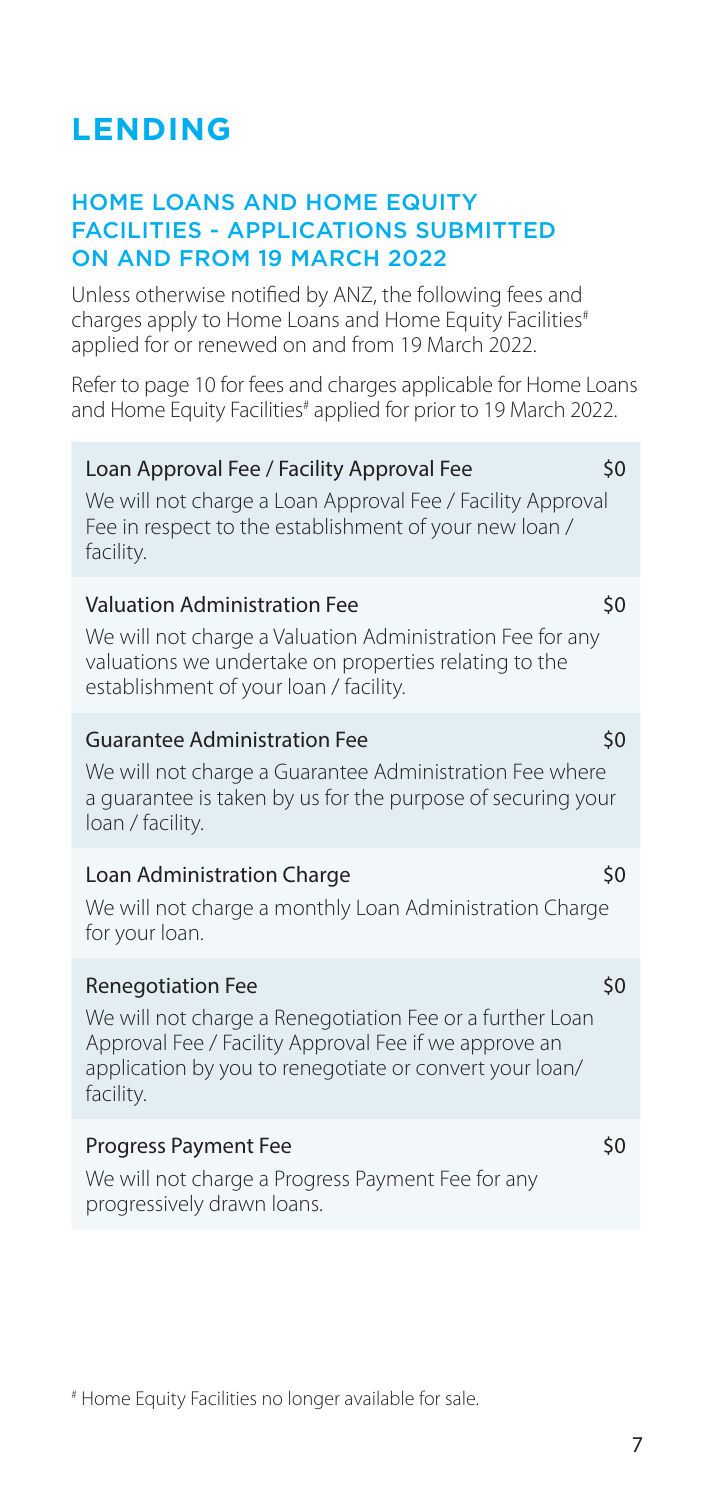#### Credit Facility Fee

The Credit Facility Fee is payable in arrears, every year from the date on which your account was opened.

The Credit Facility Fee is calculated on a daily basis by reference to the credit limit on that day, on the basis of the applicable annual fee divided by 366. The periodical amount payable will be equal to the aggregate of the daily amounts for the relevant cycle.

A pro rata amount is payable on each occasion on which your credit limit is changed or we approve a request by you to amend other terms of your facility, and upon expiry or cancellation of your facility, based on the number of days in the cycle up to the relevant event.

| • ANZ Equity Manager facility <sup>#</sup> | \$150 p.a. |
|--------------------------------------------|------------|
| • ANZ Portfolio facility#                  | \$550 p.a. |
|                                            |            |

#### Late Payment Fee \$20 per month

- An initial Late Payment Fee is payable where the whole or any part of a payment in respect of a loan or ANZ Portfolio facility<sup>#</sup> sub-account remains unpaid for 30 days or more after it is due. A further Late Payment Fee is payable monthly (from the date of the previous Late Payment Fee) where the loan continues to be in arrears during the period up to the day on which the further Late Payment Fee is scheduled to be charged.
- When this fee is charged it must be paid immediately along with the outstanding payment.

The Late Payment Fee does not apply to ANZ Equity Manager facilities<sup>#</sup> or ANZ Home Equity Loans<sup>#</sup> .

#### Early repayment cost (fixed-rate loans and fixed-rate ANZ Portfolio facility<sup>#</sup> sub-accounts)

• You may have to pay this if you pay your loan off in full, make an early or extra repayment, or make certain other changes to your loan, during any fixed-rate period. More details and method of calculation are given in the 'ANZ Consumer Lending Terms and Conditions' booklet under the heading 'Repaying your loan early or making other changes to your loan during a fixed interest rate period'.

# Product no longer available for sale.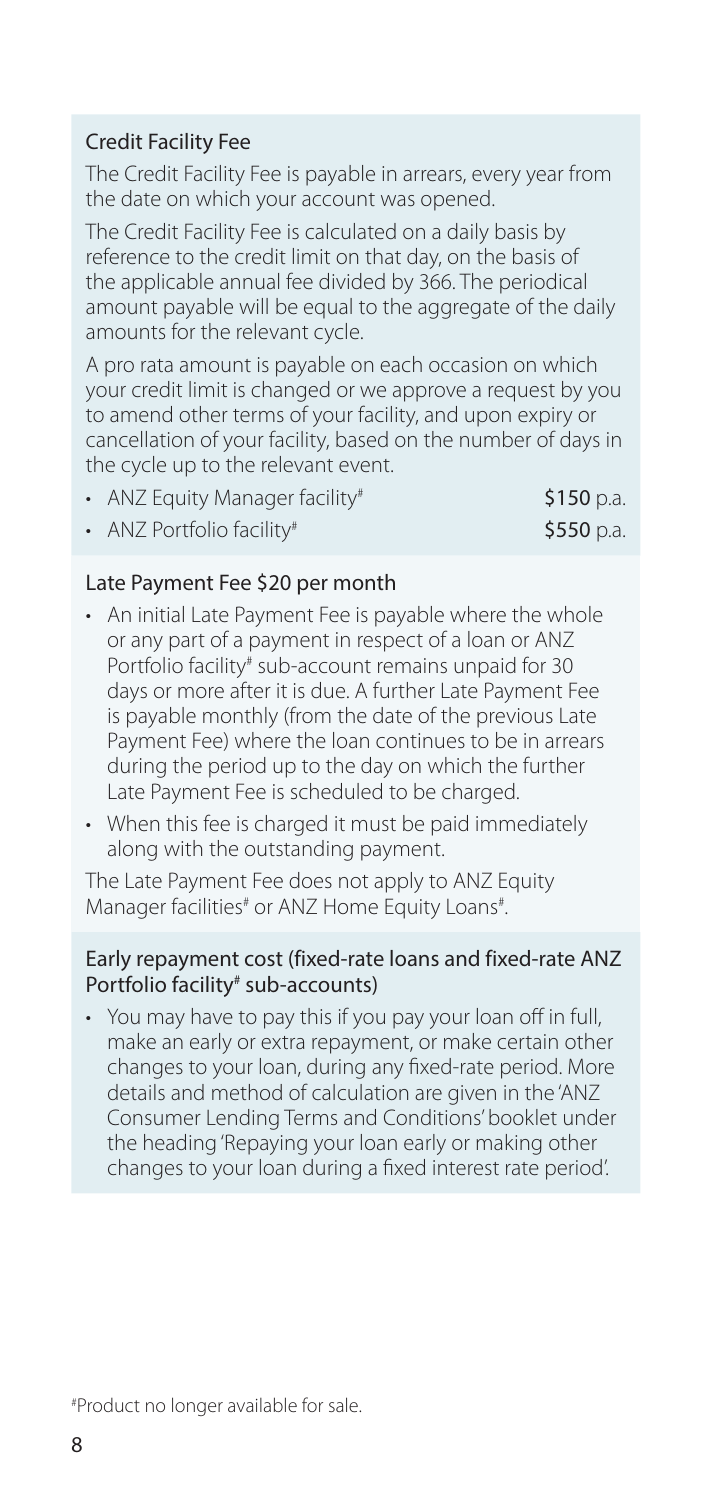# Lock Rate Fee **\$750**<br> **S750** (fixed-rate loans and structure that the control of the reach \$1 million) facility<sup>#</sup> sub-accounts)

(fixed-rate loans and (per each \$1 million,<br>fixed-rate ANZ Portfolio or part thereof, of the loan or part thereof, of the loan amount applied for)

*For example:*

- *(1) If the loan amount applied for is \$400,000, the Lock Rate Fee will be \$750.*
- *(2) If the loan amount applied for is \$1,300,000, the Lock Rate Fee will be \$1,500.*
- This fee is payable on application to lock in the interest rate current at the time of payment of the Lock Rate Fee for a period of 90 days from when the fee is paid.
- The Lock Rate Fee is non-refundable except if the loan application is declined by ANZ.
- The lock rate facility is only available for loans with fixed rate terms of 1 to 5 years.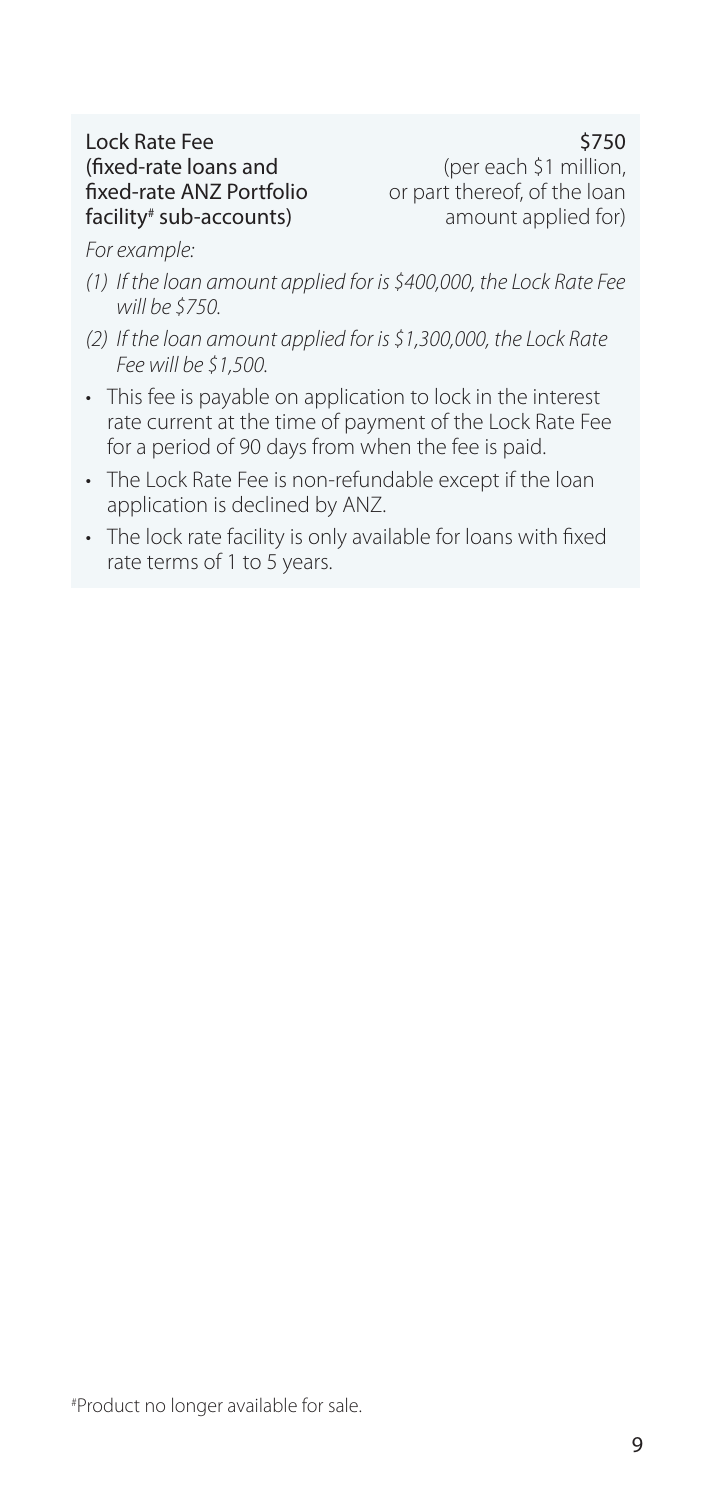### <span id="page-9-0"></span>HOME LOANS AND HOME EQUITY FACILITIES - APPLICATIONS SUBMITTED PRIOR TO 19 MARCH 2022

Unless otherwise notified by ANZ, the following fees and charges apply to Home Loans and Home Equity Facilities<sup>#</sup> applied for prior to 19 March 2022.

Refer to page 7 for the fees and charges applicable for Home Loans and Home Equity Facilities# applied for or renewed on and from 19 March  $2022$ .

#### Loan Approval Fee / Facility Approval Fee

- This fee is payable for any approved application by you (as applicable):
	- for a new loan/facility listed below or to convert an existing loan/facility to a loan/facility listed below
	- to change the terms of an existing loan/facility (including in any of the ways referred to in the description of the Renegotiation Fee).
- This fee is payable at the time of first drawdown under a new loan or at the time that a new facility becomes effective (as applicable) or upon the relevant changes to an existing loan/facility being entered into ANZ's systems.
- We will not charge both a Loan Approval Fee / Facility Approval Fee and a Renegotiation Fee in respect of the same change to the terms of an existing loan/facility.

| Loan/Facility Type                  | Amount                                                   |
|-------------------------------------|----------------------------------------------------------|
| Split Loans                         | $$600 - For first loan$<br>\$200 - For each further loan |
| All other loan/facility types \$600 |                                                          |

#### Guarantee Administration Fee **\$200**

- This fee is payable for each guarantee taken by us for the purpose of securing your loan/facility.
- This fee is payable on the date of advance or, where a change is requested to an existing loan/facility and we require one or more guarantees to be given, the date the change is effected.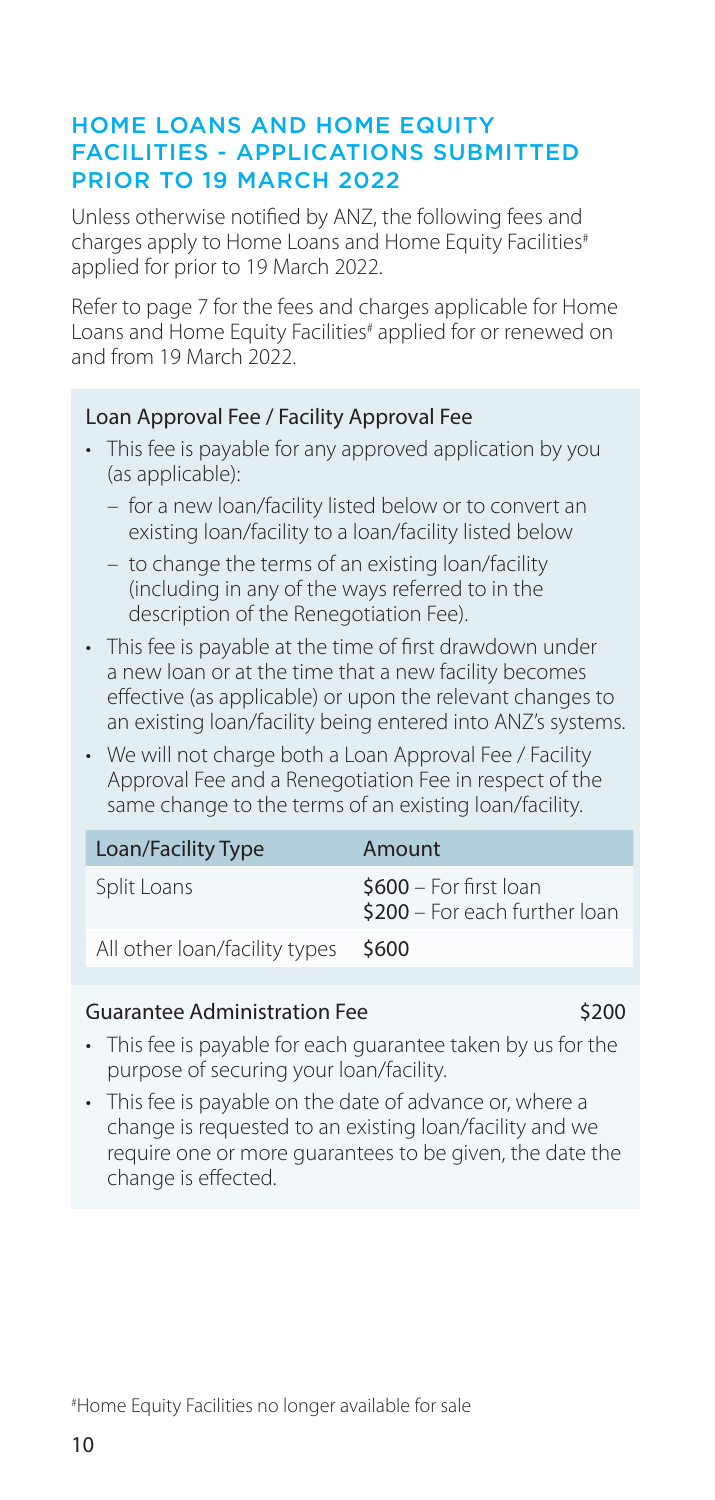#### Valuation Administration Fee  $$150$

(see note 1 below)

- This fee may be payable for each property to be mortgaged to us as security for your loan/facility and for each request that is made for a full or partial discharge of any security provided for your loan/facility, for a change to or release of one or more of the guarantors for your loan/facility, or for any other change to the security provided for your loan/facility. In these cases, the fee is payable on the date of advance or, where a change is requested in relation to an existing security or quarantor, when the change is requested.
- This fee may also be payable where we otherwise require a new valuation of any property that has been mortgaged to us as security for your loan/facility. In this case, the fee is payable no earlier than the date on which the new valuation is conducted.

Note 1 – we will not charge the first Valuation Administration Fee that is otherwise payable in connection with the initial application for your loan/facility if you pay the full Loan Approval Fee/Facility Approval Fee listed above for that loan/facility.

## Loan Administration Charge

The Loan Administration Charge is payable in arrears, every month from the date of first drawdown of your loan or, if we determine, from the date on which the most recently renegotiated changes to your loan are entered in ANZ's systems, until the loan is closed in ANZ's systems. However, if the loan is repaid in full or the debit cycle for the Loan Administration Charge is changed (for example, as a result of us approving a request by you to amend the terms of your loan), a pro rata amount of the Loan Administration Charge will be debited at that time.

| • ANZ Money Saver home loans <sup>#</sup> | \$10 per month |
|-------------------------------------------|----------------|
| • Other ANZ standard variable rate        | \$5 per month  |
| home loans                                |                |
| • Other ANZ fixed rate home loans         | \$10 per month |

The Loan Administration Charge does not apply to ANZ Simplicity PLUS Home Loans, ANZ Simplicity PLUS Residential Investment Loans, ANZ Equity Manager facilities<sup>#</sup>, ANZ Portfolio facility<sup>#</sup> subaccounts or ANZ Home Equity Loans<sup>#</sup> . # Product no longer available for sale.

# Product no longer available for sale.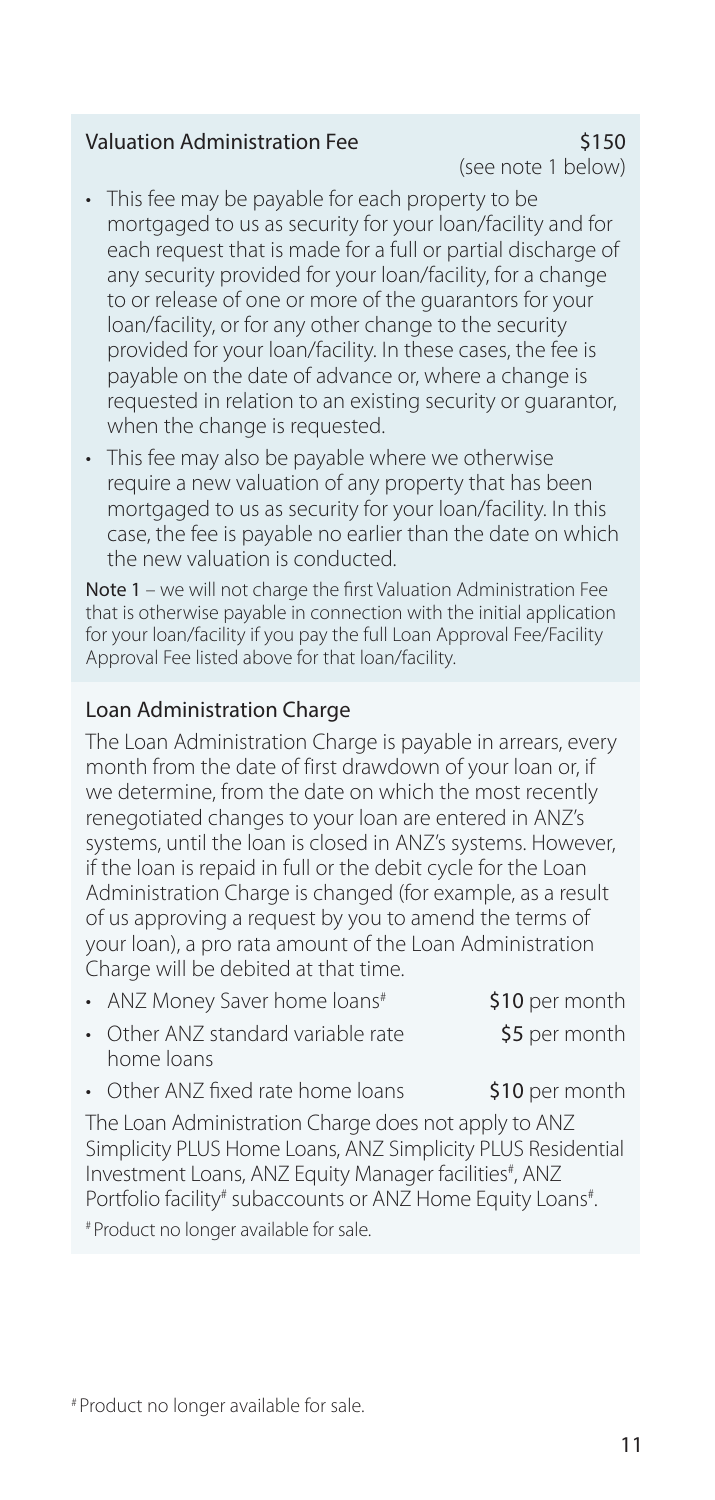### Renegotiation Fee

When we approve an application by you to renegotiate or convert your loan/facility, we may charge either a Renegotiation Fee or a further Loan Approval Fee / Facility Approval Fee. If we charge a Renegotiation Fee, the fee is payable at the time that the relevant changes to the loan/ facility are entered into ANZ's systems. The Renegotiation Fee will be identified as a Loan Approval Fee in your Letter of Offer and relevant statements.

The amount of the Renegotiation Fee will be as follows.

- $\cdot$  If  $\cdot$ 
	- there is a change to the borrowers or guarantors, the term or amount of the loan/facility or the security provided for the loan/facility;
	- repayments are changing to interest-only repayments, an interest only period is being extended or there is a change from interest in arrears to interest in advance or vice versa;
	- two or more loans are being combined into a single loan;
	- a loan is converted to a facility or vice versa;
	- a Lenders Mortgage Insurance premium would become payable as a result of the  $$350$ change
- All other circumstances  $\sim$  \$200

The Renegotiation Fee will apply to changes to the ANZ Portfolio facility<sup>#</sup> but will not apply when you renegotiate changes to ANZ Portfolio facility<sup>#</sup> subaccounts.

### Credit Facility Fee

The Credit Facility Fee is payable in arrears, every year from the date on which your account was opened.

The Credit Facility Fee is calculated on a daily basis by reference to the credit limit on that day, on the basis of the applicable annual fee divided by 366. The periodical amount payable will be equal to the aggregate of the daily amounts for the relevant cycle.

A pro rata amount is payable on each occasion on which your credit limit is changed or we approve a request by you to amend other terms of your facility, and upon expiry or cancellation of your facility, based on the number of days in the cycle up to the relevant event.

| • ANZ Equity Manager facility <sup>#</sup> | \$150 p.a. |
|--------------------------------------------|------------|
| • ANZ Portfolio facility#                  | \$550 p.a. |

<sup>#</sup> Product no longer available for sale.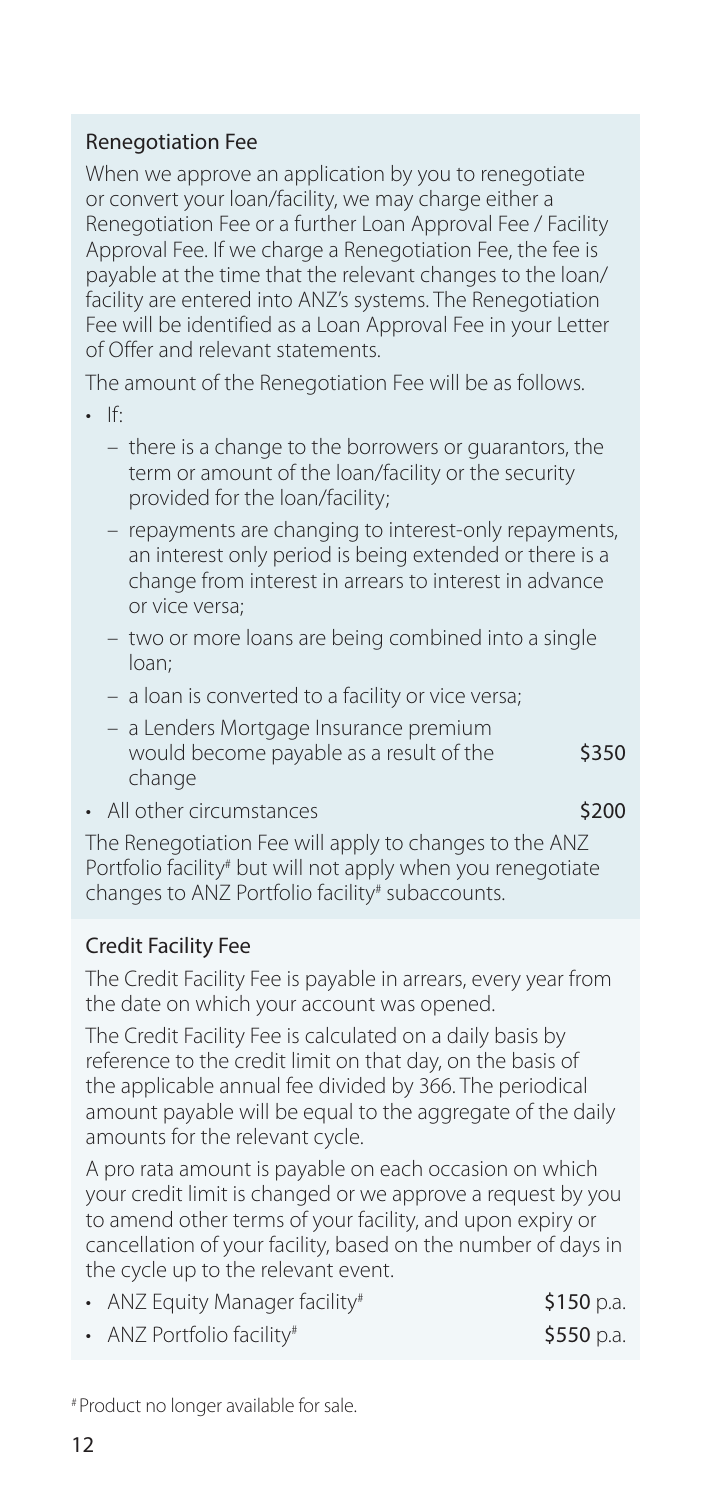## # Product no longer available for sale.

#### Late Payment Fee \$20 per month

- An initial Late Payment Fee is payable where the whole or any part of a payment in respect of a loan or ANZ Portfolio facility# sub-account remains unpaid for 30 days or more after it is due. A further Late Payment Fee is payable monthly (from the date of the previous Late Payment Fee) where the loan continues to be in arrears during the period up to the day on which the further Late Payment Fee is scheduled to be charged.
- When this fee is charged it must be paid immediately along with the outstanding payment.

The Late Payment Fee does not apply to ANZ Equity Manager facilities<sup>#</sup> or ANZ Home Equity Loans<sup>#</sup>.

#### Lock Rate Fee (fixed-rate loans and fixed-rate ANZ Portfolio facility# sub-accounts)

\$750 (per each \$1 million, or part thereof, of the loan amount applied for)

*For example:*

*(1) If the loan amount applied for is \$400,000, the Lock Rate Fee will be \$750.*

*(2) If the loan amount applied for is \$1,300,000, the Lock Rate Fee will be \$1,500.*

- This fee is payable on application to lock in the interest rate current at the time of payment of the Lock Rate Fee for a period of 90 days from when the fee is paid.
- Standard Loan Approval Fee/Renegotiation Fee also applies.
- The Lock Rate Fee is non-refundable except if the loan application is declined by ANZ.
- The lock rate facility is only available for loans with fixed rate terms of 1 to 5 years.

#### Progress Payment Fee \$250

• This is a one-off fee charged in respect of a loan that is progressively drawn and is payable at the time of the first progress payment drawn down under the loan.

#### Early repayment cost (fixed-rate loans and fixed-rate ANZ Portfolio facility# sub-accounts)

• You may have to pay this if you pay your loan off in full, make an early or extra repayment, or make certain other changes to your loan, during any fixed-rate period. More details and method of calculation are given in the 'ANZ Consumer Lending Terms and Conditions' booklet under the heading 'Repaying your loan early or making other changes to your loan during a fixed interest rate period'.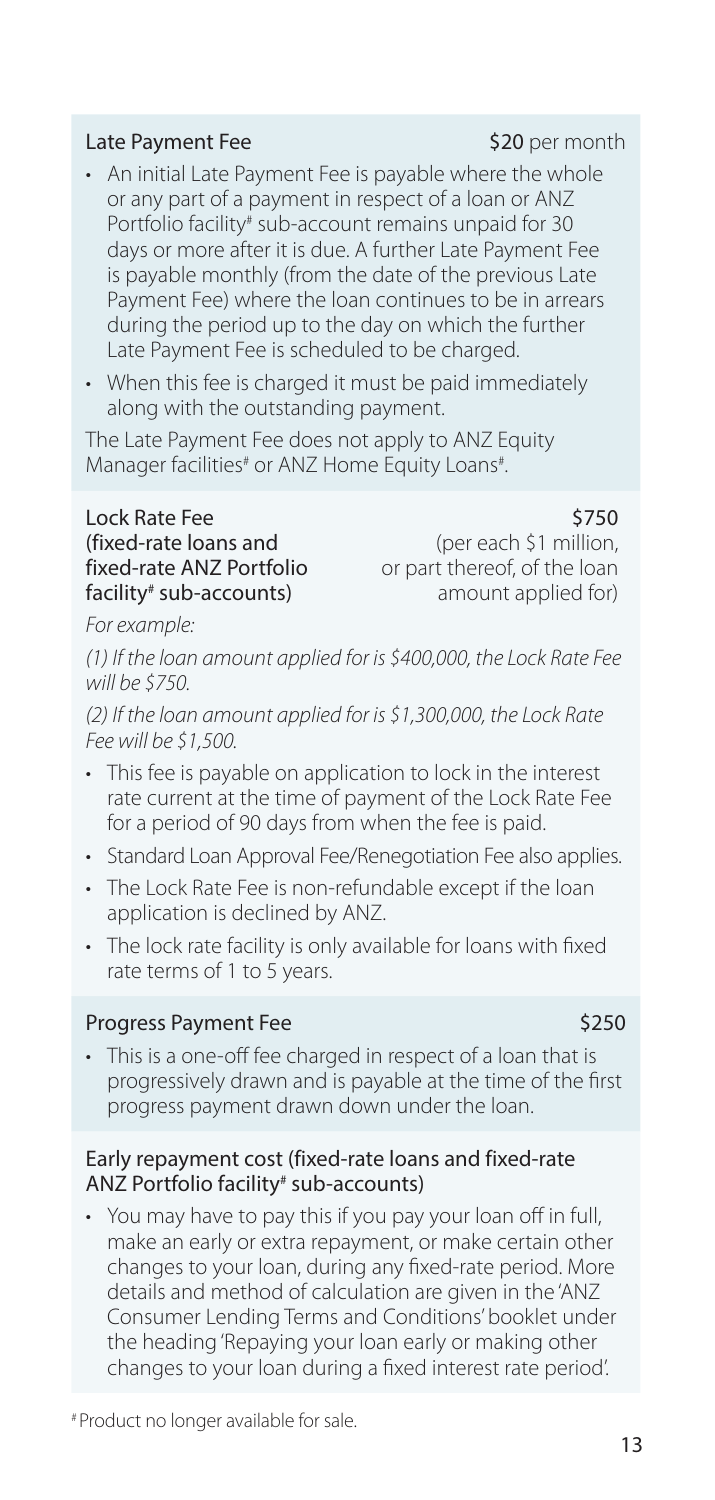## <span id="page-13-0"></span>LOAN SECURITIES

#### Lodgement Fee \$160

• This fee is payable for each document that we lodge or register with any person or authority in respect of your loan/facility or any security provided for your loan/facility, where we are required or entitled to lodge or register that document.

#### Production Fee \$160 (per process)

• This fee is payable for each Certificate of Title or other security document we produce at your request in connection with your loan/facility.

#### Settlement Fee \$160

(see note 2 below)

• This fee is payable each time that we are required to attend a settlement (or attend to an electronic settlement) in relation to any advance made under your loan/facility or in relation to any security provided or varied for your loan/facility. The fee is payable on the date of the settlement and is not dependent on the settlement being successful.

Search Fee \$50 (per search) (see note 2 below)

• This fee is payable each time that we obtain information from governmental or regulatory records in connection with your loan/facility or any security provided or varied for your loan/facility. The fee is not charged in respect of. or intended to be reflective of, any amount that we may separately pay a third party.

### Other Services

• If we deal with, vary or supplement our security documentation to comply with your requirements, we may charge a fee. An estimate of the fee can be provided once your specific requirements have been ascertained.

Note 2 – we do not charge this fee on establishment of an ANZ Home Loan, ANZ Simplicity PLUS Home Loan, ANZ Residential Investment Loan (including ANZ Residential Investment Land Loan), ANZ Simplicity PLUS Residential Investment Loan or ANZ Equity Manager facility#. .

(see note 2 below)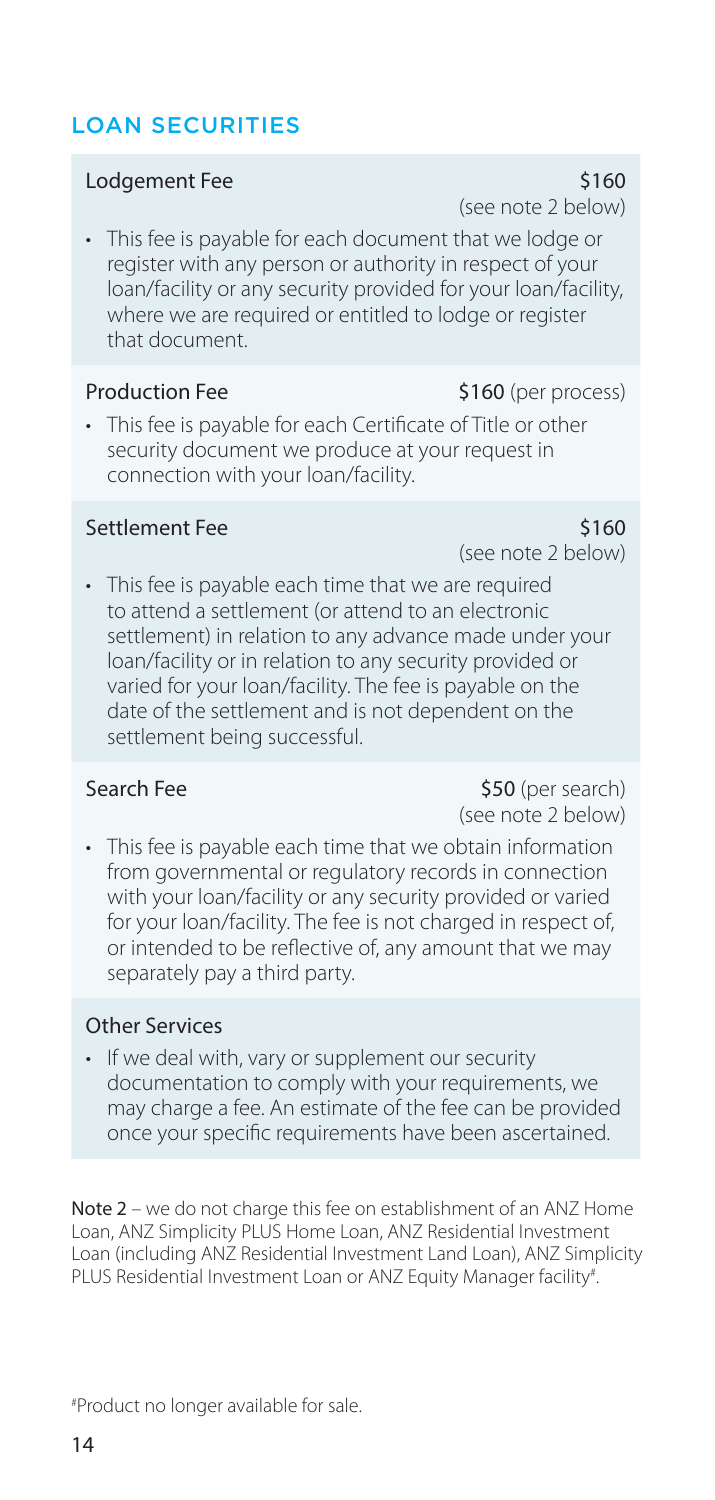## <span id="page-14-0"></span>CAR LOANS#

#### Early termination fee

- We charge this if you pay the loan off early.
- We will work out this fee by:
	- taking the average unrecovered administration costs of providing the loan (\$680)
	- multiplying this by the number of whole months remaining in the period of the agreement at the time the loan is paid off
	- dividing that figure by the number of whole months in the period of the agreement
	- and adding a flat fee of \$50 to cover the administrative costs that relate to termination of the loan.

#### Early payment loss

• You may have to pay this if you pay your loan in full, or make an early or extra repayment, during any fixedrate period. More details are given in the Terms and Conditions document provided to you with your loan contract under the section "Early Termination fee". If you repay part or all of the loan early, the amount of costs or losses may be significant.

#### Late payment fee \$20

• We charge this for every month when all or part of the loan repayment has not been paid for seven days or more.

#### Loan administration charge

\$5 a month (or a relevant proportion of it for fortnightly and irregular payments)

# Products no longer for sale.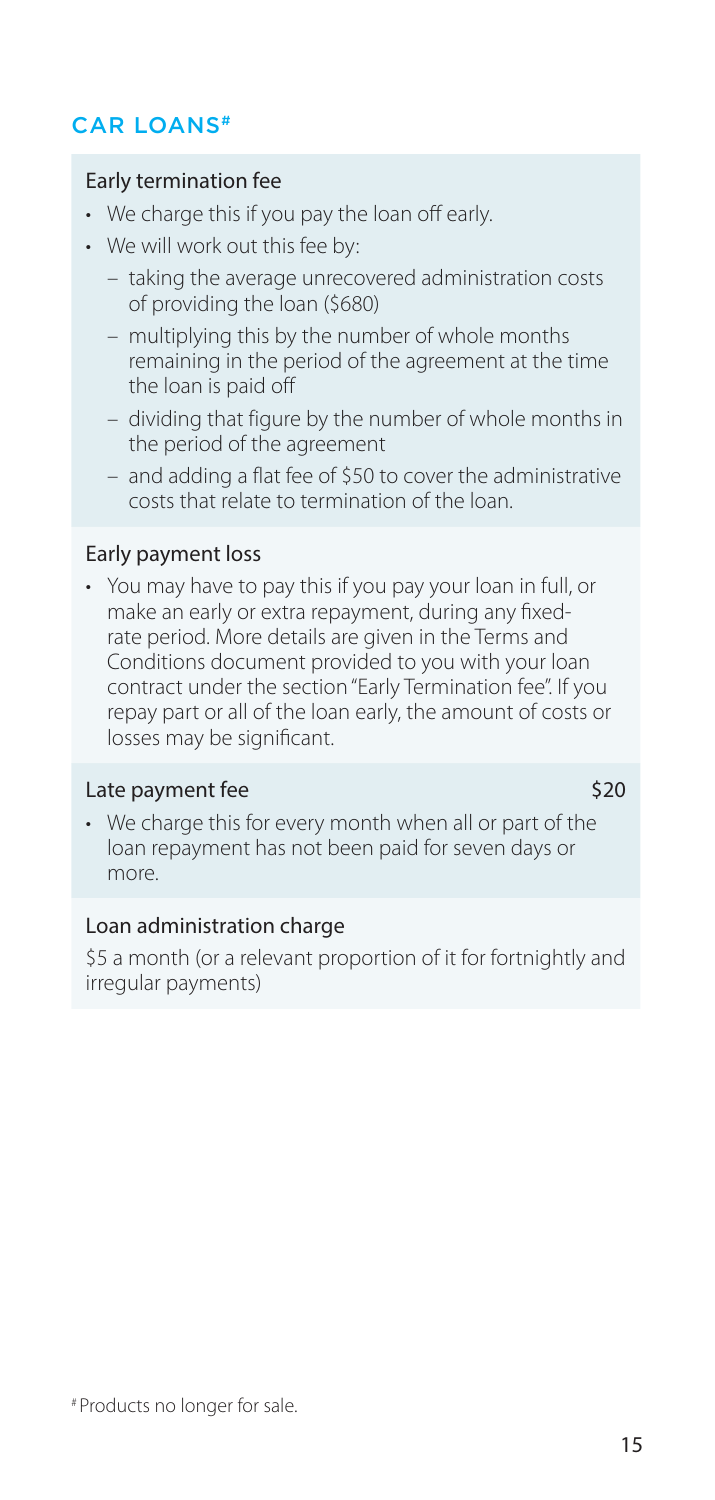## <span id="page-15-0"></span>PERSONAL LOANS

#### Early Repayment Administration Fee \$300 (fixed rate loans)

• This fee is payable if you fully repay your loan early or your fixed rate term is terminated early.

### Early repayment cost (fixed-rate loans)

• You may have to pay this if you pay your loan off in full, make an early or extra repayment, or make certain other changes to your loan, during any fixed-rate period. More details and method of calculation are given in the, 'ANZ Consumer Lending Terms and Conditions' booklet, under the heading 'Repaying your loan early or making other changes to your loan during a fixed interest rate period'.

#### Late Payment Fee \$20 per month

- An initial Late Payment Fee is payable where the whole or any part of any payment remains unpaid for 5 days or more after it is due. A further Late Payment Fee is payable monthly (from the date of the previous Late Payment Fee) where the loan continues to be in arrears during the period up to the day on which the further Late Payment Fee is scheduled to be charged.
- When this fee is charged it must be paid immediately along with the outstanding payment.

#### Loan Approval Fee

Refer to the 'ANZ Personal Banking Account Fees and Charges' booklet.

#### Loan Administration Charge

Refer to the 'ANZ Personal Banking Account Fees and Charges' booklet.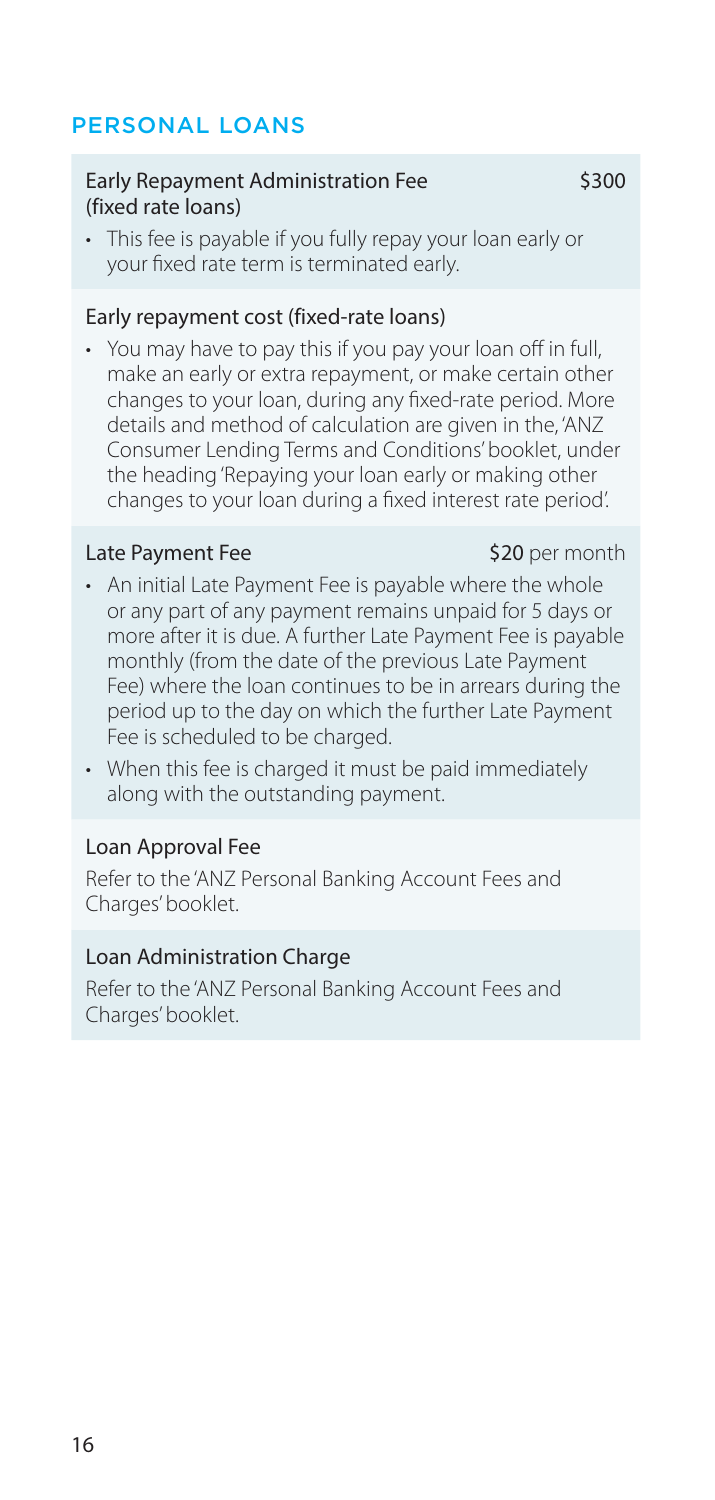# <span id="page-16-0"></span>**INTERNATIONAL PAYMENTS**

#### Foreign Currency Drafts out of your ANZ account Refund When item is re-presented to branch for refund to original purchaser  $\sim$  \$25 Stop payment fee  $$25 + \text{costs}$ <br>(for us stopping payment  $$6e$  note on 'costs' at (**for us stopping payment** (See note on 'costs' at<br> **of a lost or stolen draft**) end of this section of a lost or stolen draft) International Money Transfers sent overseas We charge for transferring money overseas electronically. For international money transfers, additional fees and charges may apply if using an ANZ credit card. A correspondent bank may also charge a fee when making the payment to the beneficiary's account and the beneficiary's bank may change the beneficiary fee(s) for receipt of the payment. Sending international money transfer from an AUD account: • Sending a foreign currency international money transfer through ANZ Internet Banking (using an ANZ transaction account or ANZ credit card only) or Phone Banking (using an ANZ transaction account only) - transfer is \$10,000 and above (AUD equivalent) \$0 • Sending a foreign currency international money transfer through ANZ Internet Banking (using an ANZ transaction account or ANZ credit card only) or Phone Banking (using an ANZ transaction account only) - transfer is below \$10,000 (AUD equivalent) \$9 • Sending an Australian Dollar international money transfer through ANZ Internet Banking (using an ANZ transaction account or ANZ credit card only) \$18 • Sending an Australian Dollar international money transfer ANZ Phone Banking \$32 • Sending an international money transfer from a Foreign Currency Account through Phone Banking (using an ANZ transaction account only), Sending payments to Cook Islands, Fiji, French Polynesia, Guam, Kiribati, New Caledonia, Papua New Guinea, Samoa, Solomon Islands, Timor Leste, Tonga and Vanuatu: \$32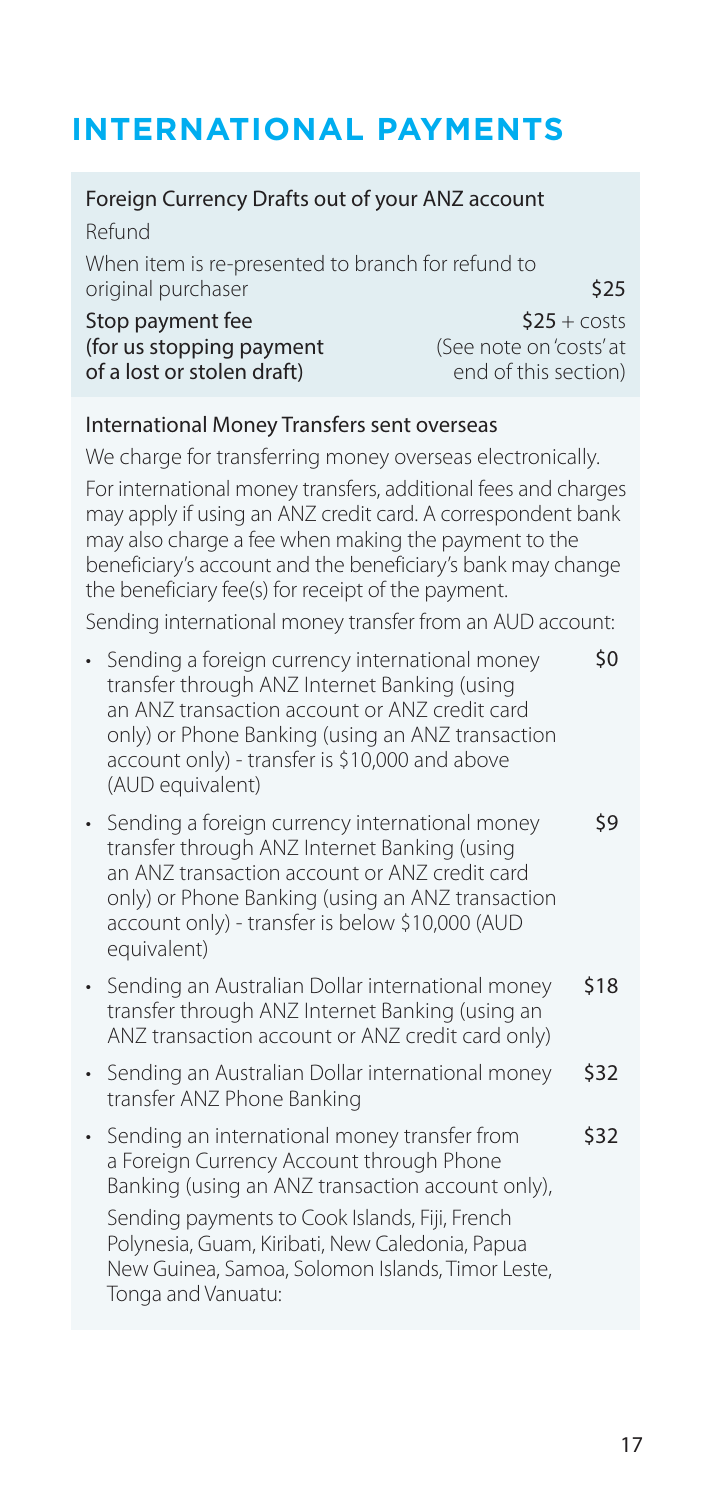<span id="page-17-0"></span>

| International Money Transfers via Internet Banking <sup>1</sup> |                                                                                                                                                                                 |     |
|-----------------------------------------------------------------|---------------------------------------------------------------------------------------------------------------------------------------------------------------------------------|-----|
|                                                                 | • Sending a foreign currency International Money<br>Transfer through ANZ Internet Banking using an<br>ANZ transaction account or ANZ credit card                                | \$0 |
|                                                                 | • Sending an Australian Dollar International Money<br>Transfer through ANZ Internet Banking using<br>an ANZ transaction account or ANZ credit card<br>(Kiribati only \$0)       | \$7 |
|                                                                 | International Money Transfers via Phone Banking <sup>1</sup>                                                                                                                    |     |
|                                                                 | • Sending a foreign currency International Money<br>Transfer through Phone Banking using an ANZ<br>transaction account only - transfer is \$10,000 or<br>above (AUD equivalent) | \$0 |
|                                                                 | • Sending a foreign currency International Money<br>Transfer through Phone Banking using an ANZ<br>transaction account only - transfer is below<br>\$10,000 (AUD equivalent)    | \$7 |
|                                                                 | • Sending an Australian Dollar International Money<br>Transfer through Phone Banking (using an ANZ<br>transaction account only)                                                 | \$7 |

<sup>1</sup> Additional fees and charges may apply if using an ANZ Credit Card for an International Money Transfer. The beneficiary's bank may charge the beneficiary fee(s) for receipt of the payment.

#### International Money Transfers from overseas

Charges will be deducted from the proceeds of the transfer before credit to your account unless the overseas bank making the transfer states that charges will be borne by them.

Payments paid directly to an ANZ account Up to \$15<sup>\*\*</sup> or to an account at another bank

\*\*Fee charged depends upon ANZ's arrangement with the relevant overseas bank.

Fees for payments up to \$300 paid directly into an ANZ account are waved.

Note: foreign currency payments for amounts up to and including the limit shown on [www.anz.com](file:///C:\Users\gmbm\AppData\Local\OpenText\DM\Temp\www.anz.com) will be converted into Australian dollars at the relevant exchange rate displayed on [www.anz.com](file:///C:\Users\gmbm\AppData\Local\OpenText\DM\Temp\www.anz.com) at the time. For foreign currency payments above that limit, the foreign exchange rate we use to convert that payment into Australian dollars will be the rate we offer at the time we process the payment.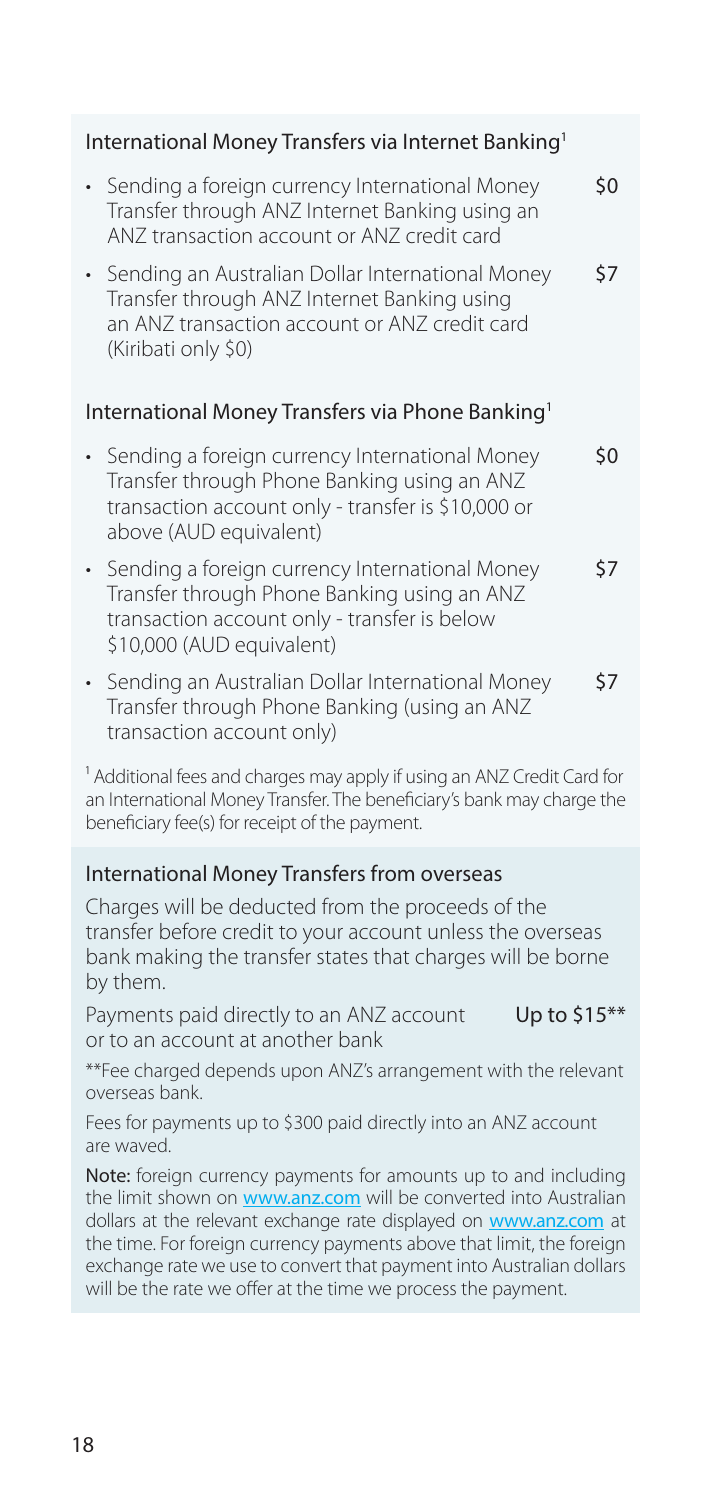<span id="page-18-0"></span>Note: In relation to the costs that we refer to in the "International Payments" section, we are unable to quantify the additional costs which may be incurred as they refer to miscellaneous costs which may be charged by the relevant overseas (or correspondent) bank. We have no control over these costs and their amount varies between each overseas bank.

Please note that an international money transfer may be subject to commissions, fees and other charges applied at the receiver's end. These commissions, fees or charges will generally be deducted from the funds paid to the receiver.

Additional fees and charges may apply if using an ANZ Credit Card for an International Money Transfer.

# **CHARGES FOR NON ANZ CUSTOMERS USING ANZ BRANCH SERVICES**

| Transfer of funds to accounts at another<br>\$10                          |                                    |  |
|---------------------------------------------------------------------------|------------------------------------|--|
| bank requested at an ANZ branch                                           |                                    |  |
| Collection items (cheques)                                                | 35¢ a cheque                       |  |
| • Extra charge if paying in cheques                                       |                                    |  |
| Extra charge when transfer fees are to be paid from a non-<br>ANZ account |                                    |  |
| Individual transactions                                                   | \$3 each deposit                   |  |
| Regular transactions                                                      | \$2.20 each deposit                |  |
|                                                                           | $(517.60 \text{ minimum a month})$ |  |
| Cashed cheques<br>Cashing a cheque drawn on another hank (not ANZ) with   | \$10 each cheque                   |  |

shing a cheque drawn on another bank (not Al arrangements to cash cheques